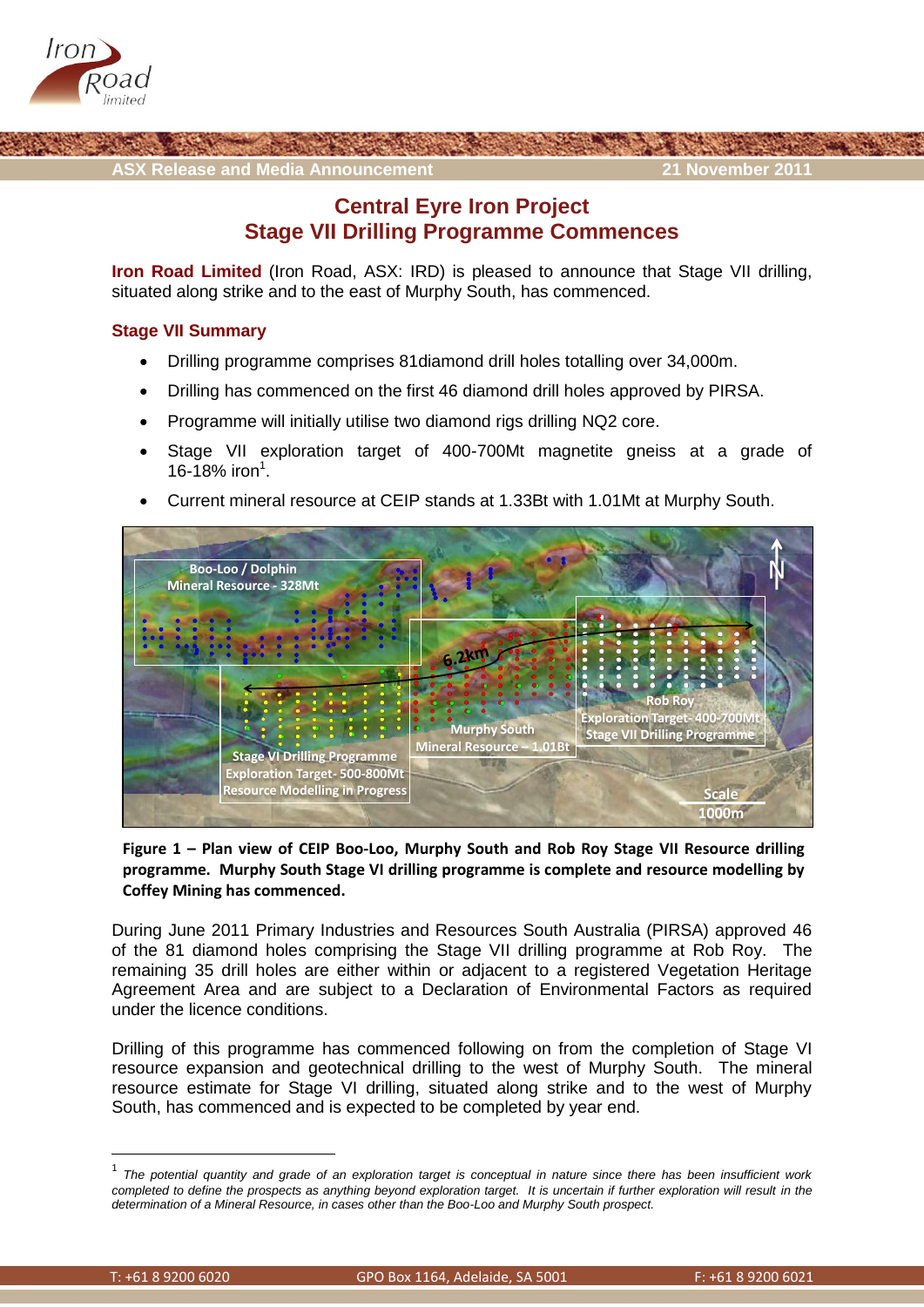

Individual diamond holes range from 100m-600m in depth with drilling on a 200mx100m grid. This drilling programme will explore the eastern extension of the Murphy South orebody over an area approximately 800m wide x 2000m long (Figure 1). The Stage VII exploration target is 400-700Mt magnetite gneiss at a grade of 16-18% iron\*.

*\* The potential quantity and grade of an exploration target is conceptual in nature since there has been insufficient work completed to define the prospects as anything beyond exploration target. It is uncertain if further exploration will result in the determination of a Mineral Resource, in cases other than the Boo-Loo and Murphy South prospect.*

Iron Road's Prefeasibility Study for the CEIP indicated a base case Net Present Value for the project of \$1.1 billion. The addition of further resources has the potential to significantly lift project NPV, as detailed in the study.

 $-$  FNDS  $-$ 

## **For further information, please contact:**

Andrew Stocks Shane Murphy

Managing Director **Iron Road Limited FTI Consulting** Tel: +61 8 9200 6020 Tel: +61 8 9386 1233 Mob: +61 (0)403 226 748 Mob: +61 (0)420 945 291

Email: [astocks@ironroadlimited.com.au](mailto:astocks@ironroadlimited.com.au) Email: [shane.murphy@fticonsulting.com](mailto:shane.murphy@fticonsulting.com)

Or visit [www.ironroadlimited.com.au](http://www.ironroadlimited.com.au/)

Iron Road's principal project is the Central Eyre Iron Project, South Australia. The wholly owned Central Eyre Iron Project is a collection of three iron occurrences (Warramboo, Kopi & Hambidge) with an exploration potential of 2.8-5.7 billion tonnes of magnetite gneiss at a grade of 18-25 % iron\*.

*\* Coffey Mining (Iron Road Limited ASX announcement 01 September 2009).*

*The information in this report that relates to Exploration Results and exploration targets at Murphy South is based on and accurately reflects information compiled by Mr Larry Ingle who is a fulltime employee of Iron Road Limited and a Member of the Australasian Institute of Mining and Metallurgy. Mr Ingle has sufficient experience relevant to the style of mineralisation and type of deposits under consideration and to the activity, which he is undertaking to qualify as a Competent Person as defined in the 2004 Edition of the "Australasian Code for Reporting of Exploration Results, Mineral Resources and Ore Reserves". Mr Ingle consents to the inclusion in the report of the matters based on his information in the form and context in which it appears.*